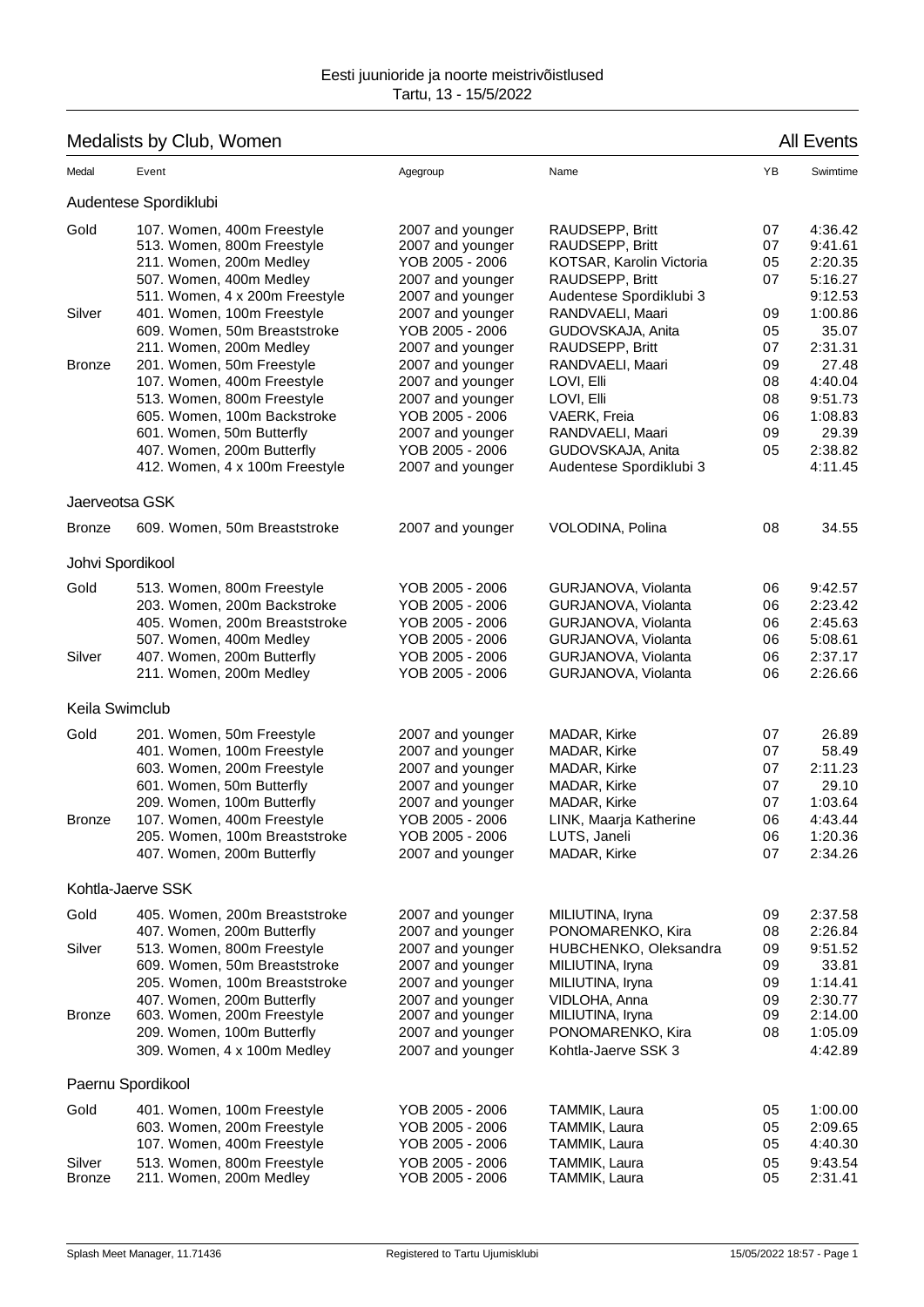## Gold 609. Women, 50m Breaststroke YOB 2005 - 2006 VORONTSOVA, Jekaterina 05 33.79 205. Women, 100m Breaststroke YOB 2005 - 2006 VORONTSOVA, Jekaterina 05 1:16.02 Silver 201. Women, 50m Freestyle YOB 2005 - 2006 VORONTSOVA, Jekaterina 05 27.93 405. Women, 200m Breaststroke YOB 2005 - 2006 VORONTSOVA, Jekaterina 05 2:45.93 601. Women, 50m Butterfly TOPi Ujumisklubi Gold 403. Women, 50m Backstroke 2007 and younger SOVTSA, Polina 208 31.02 203. Women, 200m Backstroke 2007 and younger SOVTSA, Polina 08 2:25.82 309. Women, 4 x 100m Medley 2007 and younger TOPi Ujumisklubi 3 4:39.40 Silver 201. Women, 50m Freestyle 2007 and younger JUERISOO, Miriam 08 27.40 403. Women, 50m Backstroke YOB 2005 - 2006 ULP, Loreen 06 31.40 605. Women, 100m Backstroke YOB 2005 - 2006 ULP, Loreen 06 1:07.64 605. Women, 100m Backstroke 2007 and younger SOVTSA, Polina 08 1:07.09 601. Women, 50m Butterfly 2007 and younger JUERISOO, Miriam 08 29.34 209. Women, 100m Butterfly 2007 and younger JUERISOO, Miriam 08 1:04.53<br>2007 and vounger TOPi Uiumisklubi 3 4:08.49 412. Women, 4 x 100m Freestyle 2007 and younger TOPi Ujumisklubi 3 4:08.49<br>511. Women. 4 x 200m Freestyle 2007 and younger TOPi Ujumisklubi 3 9:20.30 511. Women, 4 x 200m Freestyle 2007 and younger TOPi Ujumisklubi 3 309. Women, 4 x 100m Medley  $XOB 2005 - 2006$  TOPi Ujumisklubi 2 4:45.50<br>203. Women, 200m Backstroke  $YOB 2005 - 2006$  ULP, Loreen 06 2:27.53 Bronze 203. Women, 200m Backstroke YOB 2005 - 2006 ULP, Loreen 06 2:27.53 209. Women, 100m Butterfly YOB 2005 - 2006 VUTT, Katarina 06 1:08.62 211. Women, 200m Medley 2007 and younger SOVTSA, Polina 08 2:36.37 412. Women, 4 x 100m Freestyle YOB 2005 - 2006 TOPi Ujumisklubi 2 4:18.64 511. Women, 4 x 200m Freestyle YOB 2005 - 2006 TOPi Ujumisklubi 2 9:33.15 Ujumise Spordiklubi Silver 603. Women, 200m Freestyle 2007 and younger HALJASTE, Heleriin 07 2:12.65<br>205. Vomen, 100m Breaststroke 7OB 2005 - 2006 VILLEMS. Mariette 05 1:19.79 205. Women, 100m Breaststroke 412. Women, 4 x 100m Freestyle YOB 2005 - 2006 Ujumise Spordiklubi 2 4:15.95 511. Women, 4 x 200m Freestyle  $\begin{array}{r} \text{YOB } 2005 - 2006 \\ \text{101.} \text{Women} \end{array}$  Ujumise Spordiklubi 2 9:28.71 Bronze 401. Women, 100m Freestyle 2007 and younger HALJASTE, Heleriin 07 1:00.97 605. Women, 100m Backstroke 2007 and younger ROOP, Adele 09 1:09.86 609. Women, 50m Breaststroke YOB 2005 - 2006 VILLEMS, Mariette 05 35.20 405. Women, 200m Breaststroke YOB 2005 - 2006 VILLEMS, Mariette 05 2:56.87 507. Women, 400m Medley YOB 2005 - 2006 TSAERO, Grete 06 5:49.64 511. Women, 4 x 200m Freestyle 2007 and younger Ujumise Spordiklubi 3 9:20.75<br>309. Women, 4 x 100m Medley YOB 2005 - 2006 Ujumise Spordiklubi 2 4:50.07 309. Women, 4 x 100m Medley YOB 2005 - 2006 Ujumise Spordiklubi 2 4:50.07 Ujumisklubi Aktiiv Silver 203. Women, 200m Backstroke 2007 and younger KRIVORUKOVA, Amalia 07 2:28.88 507. Women, 400m Medley 2007 and younger TSISTJAKOVA, Veronika 08 5:22.52 Bronze 403. Women, 50m Backstroke 2007 and younger KRIVORUKOVA, Amalia 07 32.29 507. Women, 400m Medley 2007 and younger KRIVORUKOVA, Amalia 07 5:34.36 Ujumisklubi Briis Gold 403. Women, 50m Backstroke YOB 2005 - 2006 KANN, Kertu 06 30.52 605. Women, 100m Backstroke YOB 2005 - 2006 KANN, Kertu 06 1:06.42 412. Women, 4 x 100m Freestyle YOB 2005 - 2006 Ujumisklubi Briis 2 4:08.03 511. Women, 4 x 200m Freestyle YOB 2005 - 2006 Ujumisklubi Briis 2 9:20.48 309. Women, 4 x 100m Medley YOB 2005 - 2006 Ujumisklubi Briis 2 4:43.74 Silver 401. Women, 100m Freestyle YOB 2005 - 2006 AABRAMS, Evalotta Victoria 05 1:00.02 603. Women, 200m Freestyle YOB 2005 - 2006 AABRAMS, Evalotta Victoria 05 2:09.72 107. Women, 400m Freestyle YOB 2005 - 2006 AABRAMS, Evalotta Victoria 05 4:42.64 203. Women, 200m Backstroke YOB 2005 - 2006 KANN, Kertu 06 2:25.18 209. Women, 100m Butterfly YOB 2005 - 2006 KANN, Kertu 06 1:07.17 Bronze 201. Women, 50m Freestyle YOB 2005 - 2006 AABRAMS, Evalotta Victoria 05 27.98 513. Women, 800m Freestyle YOB 2005 - 2006 AABRAMS, Evalotta Victoria 05 10:03.58 601. Women, 50m Butterfly YOB 2005 - 2006 KANN, Kertu 06 30.07

Spordiklubi Garant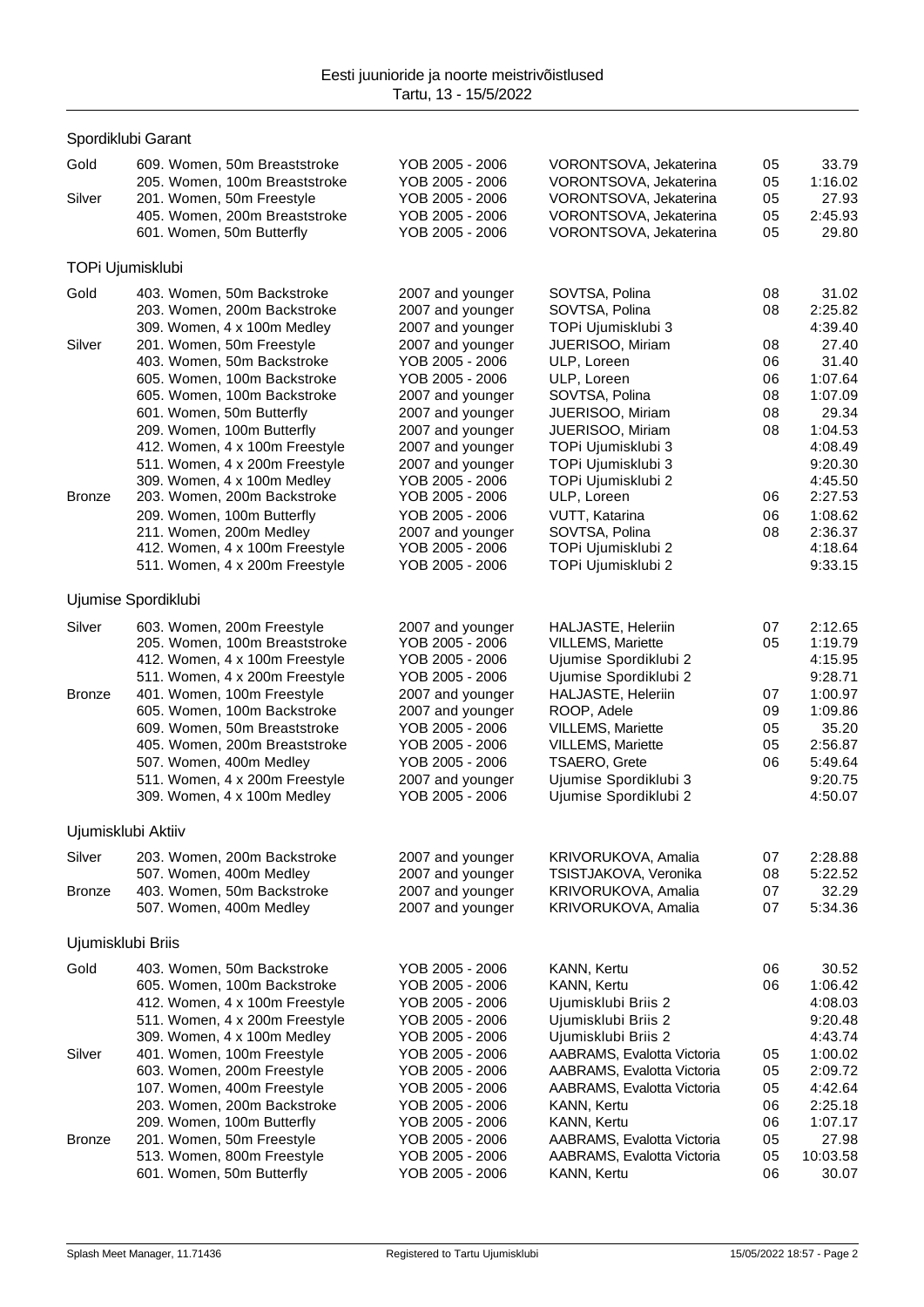| Viimsi Veeklubi |                                |                  |                     |    |         |
|-----------------|--------------------------------|------------------|---------------------|----|---------|
| Gold            | 601. Women, 50m Butterfly      | YOB 2005 - 2006  | TIMOFEJEVA, Polina  | 05 | 29.38   |
|                 | 209. Women, 100m Butterfly     | YOB 2005 - 2006  | TIMOFEJEVA, Polina  | 05 | 1:04.42 |
|                 | 407. Women, 200m Butterfly     | YOB 2005 - 2006  | TIMOFEJEVA, Polina  | 05 | 2:28.08 |
| Silver          | 507. Women, 400m Medley        | YOB 2005 - 2006  | TIMOFEJEVA, Polina  | 05 | 5:23.42 |
| Wiru Swim       |                                |                  |                     |    |         |
| Gold            | 605. Women, 100m Backstroke    | 2007 and younger | MERIMAA, Mirtel     | 08 | 1:06.81 |
|                 | 609. Women, 50m Breaststroke   | 2007 and younger | SALU, Egle          | 07 | 33.63   |
|                 | 205. Women, 100m Breaststroke  | 2007 and younger | SALU, Egle          | 07 | 1:12.42 |
|                 | 211. Women, 200m Medley        | 2007 and younger | MERIMAA, Mirtel     | 08 | 2:27.00 |
| Silver          | 403. Women, 50m Backstroke     | 2007 and younger | MERIMAA, Mirtel     | 08 | 31.16   |
|                 | 405. Women, 200m Breaststroke  | 2007 and younger | MERIMAA, Mirtel     | 08 | 2:41.19 |
|                 | 309. Women, 4 x 100m Medley    | 2007 and younger | Wiru Swim 3         |    | 4:42.81 |
| <b>Bronze</b>   | 205. Women, 100m Breaststroke  | 2007 and younger | MERIMAA, Mirtel     | 08 | 1:14.55 |
|                 | 405. Women, 200m Breaststroke  | 2007 and younger | SALU, Egle          | 07 | 2:43.56 |
| Yess            |                                |                  |                     |    |         |
| Gold            | 201. Women, 50m Freestyle      | YOB 2005 - 2006  | TEDER, Anette       | 06 | 27.84   |
|                 | 412. Women, 4 x 100m Freestyle | 2007 and younger | Yess 3              |    | 4:07.90 |
| Silver          | 107. Women, 400m Freestyle     | 2007 and younger | BAZANOVA, Ksenia    | 09 | 4:39.65 |
| <b>Bronze</b>   | 401. Women, 100m Freestyle     | YOB 2005 - 2006  | SOKK, Laura         | 05 | 1:01.59 |
|                 | 603. Women, 200m Freestyle     | YOB 2005 - 2006  | SOKK, Laura         | 05 | 2:14.32 |
|                 | 403. Women, 50m Backstroke     | YOB 2005 - 2006  | TEDER, Anette       | 06 | 31.62   |
|                 | 203. Women, 200m Backstroke    | 2007 and younger | MIKKER, Juuli-Marie | 07 | 2:32.69 |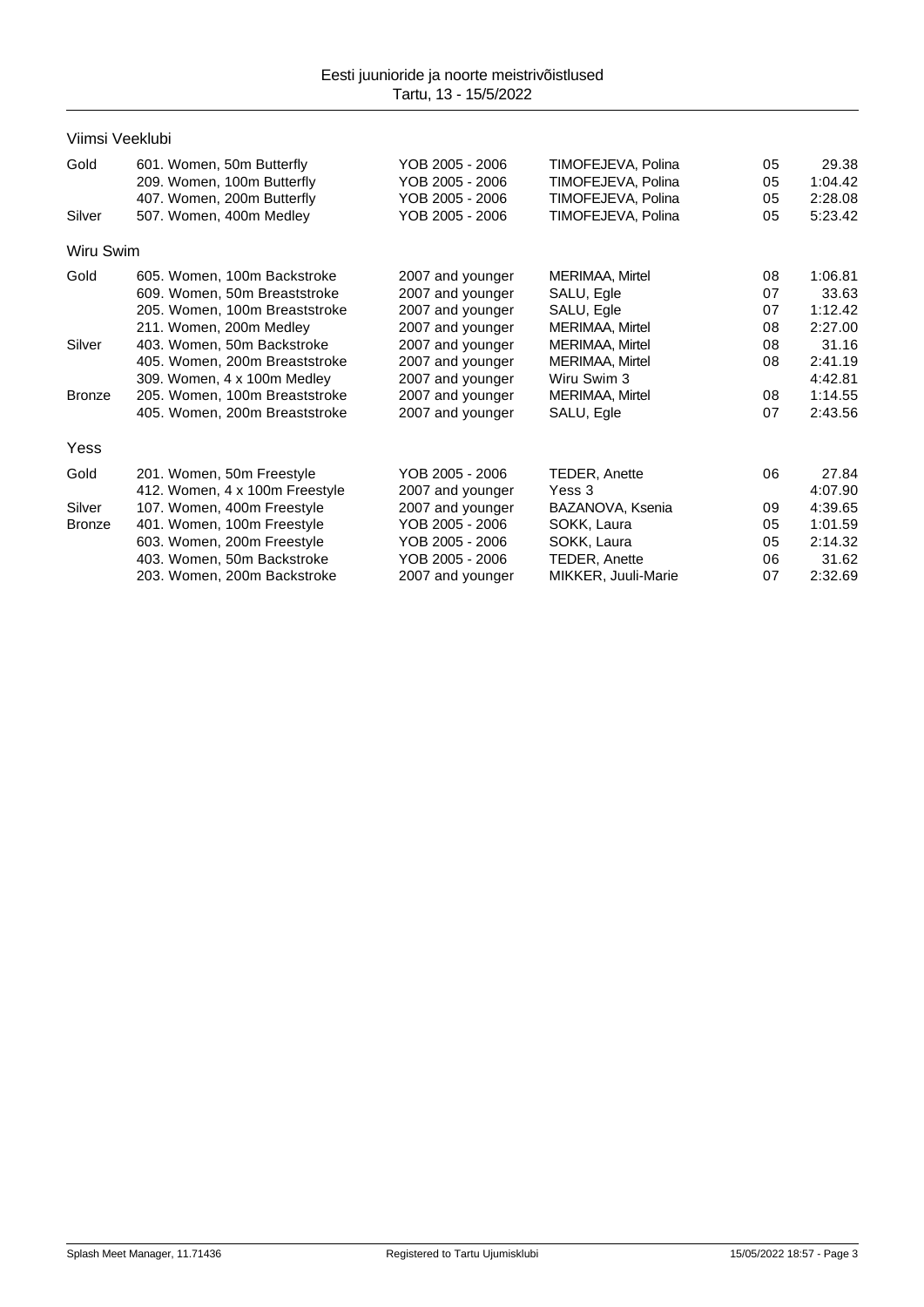## Medalists by Club, Men All Events

| Medal                           | Event                                                                                                                                                                                                                                                                                                                                                                                                                                                                                                                             | Agegroup                                                                                                                                                                                                                                                                                                                               | Name                                                                                                                                                                                                                                                                                                                                                                          | YB                                                                               | Swimtime                                                                                                                                                                             |
|---------------------------------|-----------------------------------------------------------------------------------------------------------------------------------------------------------------------------------------------------------------------------------------------------------------------------------------------------------------------------------------------------------------------------------------------------------------------------------------------------------------------------------------------------------------------------------|----------------------------------------------------------------------------------------------------------------------------------------------------------------------------------------------------------------------------------------------------------------------------------------------------------------------------------------|-------------------------------------------------------------------------------------------------------------------------------------------------------------------------------------------------------------------------------------------------------------------------------------------------------------------------------------------------------------------------------|----------------------------------------------------------------------------------|--------------------------------------------------------------------------------------------------------------------------------------------------------------------------------------|
|                                 | ARGO Ujumisklubi                                                                                                                                                                                                                                                                                                                                                                                                                                                                                                                  |                                                                                                                                                                                                                                                                                                                                        |                                                                                                                                                                                                                                                                                                                                                                               |                                                                                  |                                                                                                                                                                                      |
| <b>Bronze</b>                   | 210. Boys, 100m Butterfly                                                                                                                                                                                                                                                                                                                                                                                                                                                                                                         | YOB 2004 - 2005                                                                                                                                                                                                                                                                                                                        | <b>IVANOV, Nikita</b>                                                                                                                                                                                                                                                                                                                                                         | 05                                                                               | 58.19                                                                                                                                                                                |
| Johvi Spordikool                |                                                                                                                                                                                                                                                                                                                                                                                                                                                                                                                                   |                                                                                                                                                                                                                                                                                                                                        |                                                                                                                                                                                                                                                                                                                                                                               |                                                                                  |                                                                                                                                                                                      |
| Silver<br><b>Bronze</b>         | 606. Boys, 100m Backstroke<br>404. Boys, 50m Backstroke                                                                                                                                                                                                                                                                                                                                                                                                                                                                           | YOB 2004 - 2005<br>YOB 2004 - 2005                                                                                                                                                                                                                                                                                                     | BORISSOV, Pavel<br>BORISSOV, Pavel                                                                                                                                                                                                                                                                                                                                            | 05<br>05                                                                         | 57.61<br>27.03                                                                                                                                                                       |
|                                 | Kalevi Ujumiskool                                                                                                                                                                                                                                                                                                                                                                                                                                                                                                                 |                                                                                                                                                                                                                                                                                                                                        |                                                                                                                                                                                                                                                                                                                                                                               |                                                                                  |                                                                                                                                                                                      |
| Gold<br>Silver<br><b>Bronze</b> | 311. Boys, 1500m Freestyle<br>610. Boys, 50m Breaststroke<br>206. Boys, 100m Breaststroke<br>206. Boys, 100m Breaststroke<br>406. Boys, 200m Breaststroke<br>406. Boys, 200m Breaststroke<br>411. Boys, 4 x 100m Freestyle<br>512. Boys, 4 x 200m Freestyle<br>310. Boys, 4 x 100m Medley<br>108. Boys, 400m Freestyle<br>204. Boys, 200m Backstroke<br>206. Boys, 100m Breaststroke<br>406. Boys, 200m Breaststroke<br>602. Boys, 50m Butterfly<br>408. Boys, 200m Butterfly<br>212. Boys, 200m Medley<br>212. Boys, 200m Medley | YOB 2004 - 2005<br>2006 and younger<br>YOB 2004 - 2005<br>2006 and younger<br>YOB 2004 - 2005<br>2006 and younger<br>YOB 2004 - 2005<br>YOB 2004 - 2005<br>YOB 2004 - 2005<br>YOB 2004 - 2005<br>YOB 2004 - 2005<br>2006 and younger<br>2006 and younger<br>YOB 2004 - 2005<br>2006 and younger<br>YOB 2004 - 2005<br>2006 and younger | FILIPPOV, Georg<br>PAJULA, Airon<br><b>ANTONIAK, Lars Sebastian</b><br>PAJULA, Airon<br>ANTONIAK, Lars Sebastian<br>PAJULA, Airon<br>Kalevi Ujumiskool 2<br>Kalevi Ujumiskool 2<br>Kalevi Ujumiskool 2<br><b>HOKKANEN, Aleks</b><br>TSOPP, Tristan<br>KOPPEN, Joonas<br>KOPPEN, Joonas<br>TSOPP, Tristan<br>KREHOV, Ivan<br><b>ANTONIAK, Lars Sebastian</b><br>KOPPEN, Joonas | 04<br>07<br>05<br>07<br>05<br>07<br>04<br>04<br>06<br>06<br>04<br>07<br>05<br>06 | 16:14.07<br>31.57<br>1:05.80<br>1:09.00<br>2:22.57<br>2:29.78<br>3:38.48<br>8:03.19<br>3:58.04<br>4:29.51<br>2:11.63<br>1:10.01<br>2:31.96<br>25.82<br>2:20.74<br>2:12.13<br>2:18.45 |
|                                 | Narva SK/Energia                                                                                                                                                                                                                                                                                                                                                                                                                                                                                                                  |                                                                                                                                                                                                                                                                                                                                        |                                                                                                                                                                                                                                                                                                                                                                               |                                                                                  |                                                                                                                                                                                      |
| Gold<br>Silver<br><b>Bronze</b> | 210. Boys, 100m Butterfly<br>408. Boys, 200m Butterfly<br>108. Boys, 400m Freestyle<br>311. Boys, 1500m Freestyle<br>408. Boys, 200m Butterfly<br>602. Boys, 50m Butterfly<br>310. Boys, 4 x 100m Medley                                                                                                                                                                                                                                                                                                                          | 2006 and younger<br>2006 and younger<br>2006 and younger<br>2006 and younger<br>YOB 2004 - 2005<br>2006 and younger<br>2006 and younger                                                                                                                                                                                                | AKSJONOV, Artjom<br>AKSJONOV, Artjom<br>PETRIKOV, Andrei<br>PETRIKOV, Andrei<br>SERGEJEV, Nikita<br>AKSJONOV, Artjom<br>Narva SK/Energia 3                                                                                                                                                                                                                                    | 07<br>07<br>06<br>06<br>05<br>07                                                 | 58.04<br>2:11.41<br>4:22.52<br>17:27.57<br>2:26.69<br>26.96<br>4:14.75                                                                                                               |
| Orca Swim Club                  |                                                                                                                                                                                                                                                                                                                                                                                                                                                                                                                                   |                                                                                                                                                                                                                                                                                                                                        |                                                                                                                                                                                                                                                                                                                                                                               |                                                                                  |                                                                                                                                                                                      |
| Silver                          | 610. Boys, 50m Breaststroke                                                                                                                                                                                                                                                                                                                                                                                                                                                                                                       | YOB 2004 - 2005                                                                                                                                                                                                                                                                                                                        | <b>VILLEMS, Glen Marcus</b>                                                                                                                                                                                                                                                                                                                                                   | 04                                                                               | 29.88                                                                                                                                                                                |
|                                 | Paernu Spordikool                                                                                                                                                                                                                                                                                                                                                                                                                                                                                                                 |                                                                                                                                                                                                                                                                                                                                        |                                                                                                                                                                                                                                                                                                                                                                               |                                                                                  |                                                                                                                                                                                      |
| Gold                            | 604. Boys, 200m Freestyle<br>108. Boys, 400m Freestyle<br>204. Boys, 200m Backstroke                                                                                                                                                                                                                                                                                                                                                                                                                                              | YOB 2004 - 2005<br>YOB 2004 - 2005<br>YOB 2004 - 2005                                                                                                                                                                                                                                                                                  | TAMMIK, Remi<br>TAMMIK, Remi<br>TAMMIK, Remi                                                                                                                                                                                                                                                                                                                                  | 05<br>05<br>05                                                                   | 1:58.74<br>4:18.76<br>2:07.84                                                                                                                                                        |
| Silver                          | 402. Boys, 100m Freestyle<br>311. Boys, 1500m Freestyle                                                                                                                                                                                                                                                                                                                                                                                                                                                                           | YOB 2004 - 2005<br>YOB 2004 - 2005                                                                                                                                                                                                                                                                                                     | TAMMIK, Remi<br>TAMMIK, Remi                                                                                                                                                                                                                                                                                                                                                  | 05<br>05                                                                         | 53.31<br>17:26.29                                                                                                                                                                    |
| <b>Bronze</b>                   | 404. Boys, 50m Backstroke<br>204. Boys, 200m Backstroke<br>210. Boys, 100m Butterfly<br>411. Boys, 4 x 100m Freestyle                                                                                                                                                                                                                                                                                                                                                                                                             | 2006 and younger<br>2006 and younger<br>2006 and younger<br>YOB 2004 - 2005                                                                                                                                                                                                                                                            | SILLASTE, Dmitri<br>SILLASTE, Dmitri<br>SILLASTE, Dmitri<br>Paernu Spordikool 2                                                                                                                                                                                                                                                                                               | 07<br>07<br>07                                                                   | 28.80<br>2:18.34<br>1:01.20<br>3:42.32                                                                                                                                               |
|                                 | Spordiklubi Garant                                                                                                                                                                                                                                                                                                                                                                                                                                                                                                                |                                                                                                                                                                                                                                                                                                                                        |                                                                                                                                                                                                                                                                                                                                                                               |                                                                                  |                                                                                                                                                                                      |
| Gold                            | 202. Boys, 50m Freestyle<br>402. Boys, 100m Freestyle<br>402. Boys, 100m Freestyle<br>311. Boys, 1500m Freestyle<br>404. Boys, 50m Backstroke                                                                                                                                                                                                                                                                                                                                                                                     | 2006 and younger<br>YOB 2004 - 2005<br>2006 and younger<br>2006 and younger<br>YOB 2004 - 2005                                                                                                                                                                                                                                         | ALIMOV, Ilja<br>DROZDOV, Daniil<br>ALIMOV, Ilja<br>DENISSOV, Aleksei<br>SMOK, Alan                                                                                                                                                                                                                                                                                            | 06<br>04<br>06<br>08<br>05                                                       | 24.43<br>52.52<br>53.67<br>17:17.49<br>26.66                                                                                                                                         |

606. Boys, 100m Backstroke YOB 2004 - 2005 SMOK, Alan 05 56.71 602. Boys, 50m Butterfly YOB 2004 - 2005 DROZDOV, Daniil 04 25.47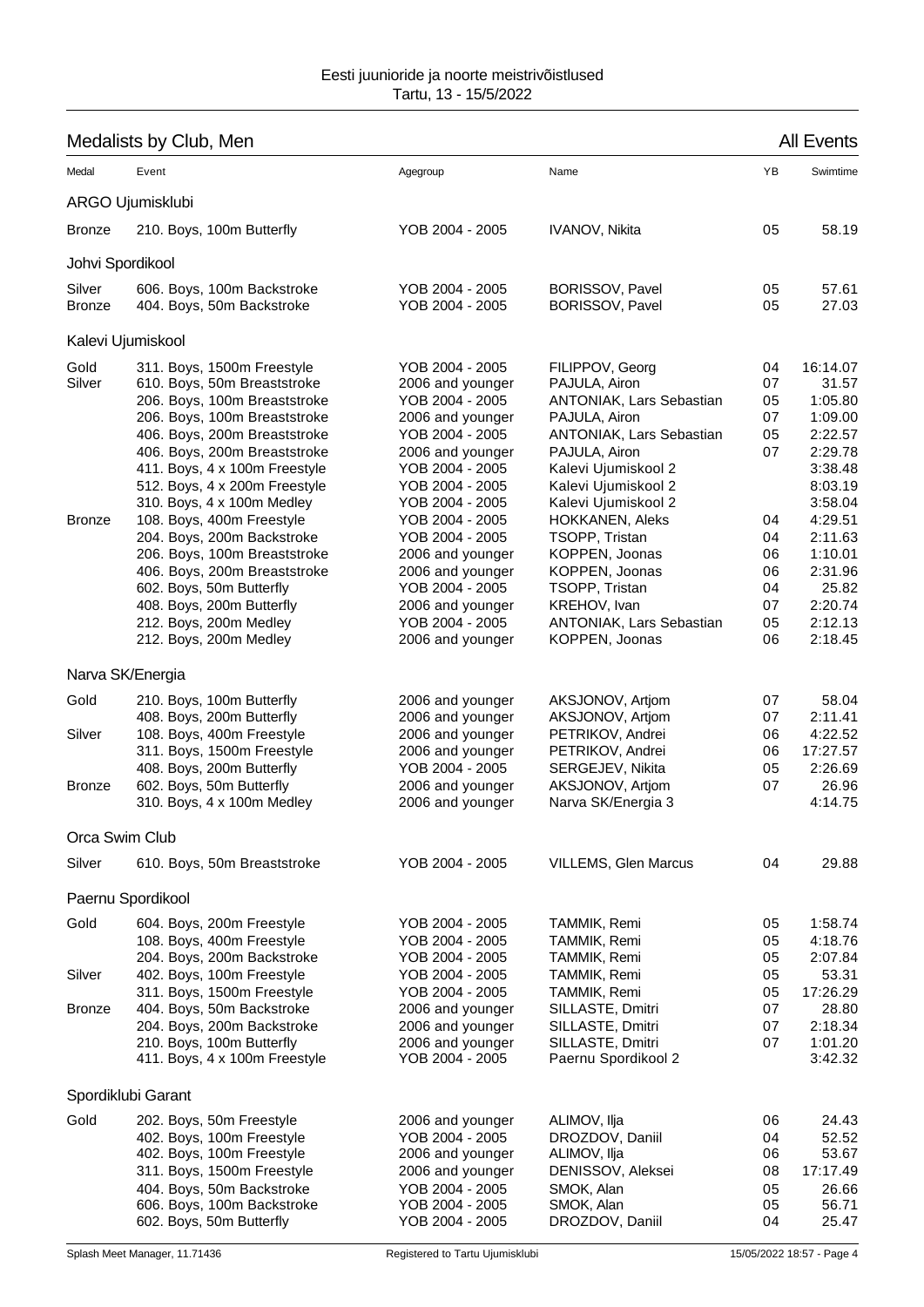|                   | 508. Boys, 400m Medley                                      | 2006 and younger                     | DENISSOV, Aleksei                            | 08       | 4:54.19            |
|-------------------|-------------------------------------------------------------|--------------------------------------|----------------------------------------------|----------|--------------------|
| Silver            | 202. Boys, 50m Freestyle                                    | YOB 2004 - 2005                      | DROZDOV, Daniil                              | 04       | 23.89              |
|                   | 204. Boys, 200m Backstroke                                  | YOB 2004 - 2005                      | SMOK, Alan                                   | 05       | 2:08.46            |
|                   | 210. Boys, 100m Butterfly                                   | YOB 2004 - 2005                      | DROZDOV, Daniil                              | 04       | 56.47              |
|                   | 210. Boys, 100m Butterfly                                   | 2006 and younger                     | SHUVALOV, Danil                              | 06       | 58.31              |
|                   | 408. Boys, 200m Butterfly                                   | 2006 and younger                     | SHUVALOV, Danil                              | 06       | 2:13.85            |
|                   | 212. Boys, 200m Medley                                      | 2006 and younger                     | DENISSOV, Aleksei                            | 08       | 2:17.36            |
|                   | 411. Boys, 4 x 100m Freestyle                               | 2006 and younger                     | Spordiklubi Garant 3                         |          | 3:45.16<br>8:27.55 |
|                   | 512. Boys, 4 x 200m Freestyle<br>310. Boys, 4 x 100m Medley | 2006 and younger<br>2006 and younger | Spordiklubi Garant 3<br>Spordiklubi Garant 3 |          | 4:09.22            |
|                   |                                                             |                                      |                                              |          |                    |
|                   | TOPi Ujumisklubi                                            |                                      |                                              |          |                    |
| Gold              | 210. Boys, 100m Butterfly                                   | YOB 2004 - 2005                      | TOBLER, Artur                                | 04       | 56.28              |
|                   | 408. Boys, 200m Butterfly                                   | YOB 2004 - 2005                      | <b>TOBLER, Artur</b>                         | 04       | 2:13.95            |
|                   | 212. Boys, 200m Medley                                      | YOB 2004 - 2005                      | TOBLER, Artur                                | 04       | 2:09.94            |
|                   | 508. Boys, 400m Medley                                      | YOB 2004 - 2005                      | <b>TOBLER, Artur</b>                         | 04       | 4:42.49            |
|                   | 411. Boys, 4 x 100m Freestyle                               | YOB 2004 - 2005                      | TOPi Ujumisklubi 2                           |          | 3:33.22            |
|                   | 512. Boys, 4 x 200m Freestyle<br>310. Boys, 4 x 100m Medley | YOB 2004 - 2005<br>YOB 2004 - 2005   | TOPi Ujumisklubi 2<br>TOPi Ujumisklubi 2     |          | 8:02.81<br>3:56.21 |
| Silver            | 604. Boys, 200m Freestyle                                   | YOB 2004 - 2005                      | KUULPAK, Hans-Mikk                           | 04       | 1:58.96            |
|                   | 404. Boys, 50m Backstroke                                   | YOB 2004 - 2005                      | <b>TOBLER, Artur</b>                         | 04       | 26.93              |
|                   | 602. Boys, 50m Butterfly                                    | YOB 2004 - 2005                      | TOBLER, Artur                                | 04       | 25.74              |
|                   | 212. Boys, 200m Medley                                      | YOB 2004 - 2005                      | KUULPAK, Hans-Mikk                           | 04       | 2:10.73            |
|                   | 508. Boys, 400m Medley                                      | YOB 2004 - 2005                      | KUULPAK, Hans-Mikk                           | 04       | 4:47.29            |
| <b>Bronze</b>     | 202. Boys, 50m Freestyle                                    | YOB 2004 - 2005                      | KUULPAK, Hans-Mikk                           | 04       | 24.19              |
|                   | 402. Boys, 100m Freestyle                                   | YOB 2004 - 2005                      | GOLDBERG, Georgi                             | 04       | 53.39              |
|                   | 402. Boys, 100m Freestyle                                   | YOB 2004 - 2005                      | KULJUS, Lars                                 | 05       | 53.39              |
|                   | 604. Boys, 200m Freestyle                                   | YOB 2004 - 2005                      | GOLDBERG, Georgi                             | 04       | 1:59.41            |
|                   | 508. Boys, 400m Medley                                      | 2006 and younger                     | <b>KUULPAK, Oliver</b>                       | 07       | 5:02.81            |
|                   | Ujumise Spordiklubi                                         |                                      |                                              |          |                    |
| Gold              | 604. Boys, 200m Freestyle                                   | 2006 and younger                     | <b>KESKUELA, Siim</b>                        | 07       | 1:59.65            |
|                   | 108. Boys, 400m Freestyle                                   | 2006 and younger                     | RANNIK, Kristo                               | 06       | 4:21.14            |
|                   | 204. Boys, 200m Backstroke                                  | 2006 and younger                     | KESKUELA, Siim                               | 07       | 2:12.91            |
|                   | 610. Boys, 50m Breaststroke                                 | 2006 and younger                     | ALTEBERG, Artjom                             | 06       | 31.04              |
|                   | 206. Boys, 100m Breaststroke                                | 2006 and younger                     | ALTEBERG, Artjom                             | 06       | 1:06.28            |
|                   | 406. Boys, 200m Breaststroke                                | 2006 and younger                     | ALTEBERG, Artjom                             | 06       | 2:25.20            |
|                   | 602. Boys, 50m Butterfly                                    | 2006 and younger                     | KAZAREVSKI, Nikita                           | 06       | 26.77              |
|                   | 212. Boys, 200m Medley                                      | 2006 and younger                     | ALTEBERG, Artjom                             | 06       | 2:14.27            |
|                   | 411. Boys, 4 x 100m Freestyle                               | 2006 and younger                     | Ujumise Spordiklubi 31                       |          | 3:38.29            |
|                   | 512. Boys, 4 x 200m Freestyle                               | 2006 and younger                     | Ujumise Spordiklubi 3                        |          | 8:19.79            |
|                   | 310. Boys, 4 x 100m Medley                                  | 2006 and younger                     | Ujumise Spordiklubi 31                       |          | 4:08.09            |
| Silver            | 108. Boys, 400m Freestyle<br>404. Boys, 50m Backstroke      | YOB 2004 - 2005                      | ANJA, Erik                                   | 04       | 4:19.81<br>28.74   |
|                   | 606. Boys, 100m Backstroke                                  | 2006 and younger<br>2006 and younger | SOOSAAR, Andreas<br>OTT, Karl-Eric           | 06<br>08 | 1:02.65            |
|                   | 602. Boys, 50m Butterfly                                    | 2006 and younger                     | ALTEBERG, Artjom                             | 06       | 26.86              |
|                   | 508. Boys, 400m Medley                                      | 2006 and younger                     | RANNIK, Kristo                               | 06       | 4:58.53            |
| <b>Bronze</b>     | 604. Boys, 200m Freestyle                                   | 2006 and younger                     | RANNIK, Kristo                               | 06       | 2:01.38            |
|                   | 311. Boys, 1500m Freestyle                                  | YOB 2004 - 2005                      | ANJA, Erik                                   | 04       | 17:42.04           |
|                   | 606. Boys, 100m Backstroke                                  | 2006 and younger                     | SOOSAAR, Andreas                             | 06       | 1:02.93            |
|                   | 408. Boys, 200m Butterfly                                   | YOB 2004 - 2005                      | REIMAND, Hannes Villem                       | 05       | 2:38.77            |
|                   | 512. Boys, 4 x 200m Freestyle                               | YOB 2004 - 2005                      | Ujumise Spordiklubi 2                        |          | 8:16.86            |
| Ujumisklubi Briis |                                                             |                                      |                                              |          |                    |
| Gold              | 402. Boys, 100m Freestyle                                   | 2006 and younger                     | JOGIS, Kennert                               | 06       | 53.67              |
| Silver            | 202. Boys, 50m Freestyle                                    | 2006 and younger                     | JOGIS, Kennert                               | 06       | 24.73              |
|                   | 604. Boys, 200m Freestyle                                   | 2006 and younger                     | JOGIS, Kennert                               | 06       | 2:00.56            |
|                   | 204. Boys, 200m Backstroke                                  | 2006 and younger                     | JOGIS, Kennert                               | 06       | 2:15.90            |
| <b>Bronze</b>     | 606. Boys, 100m Backstroke                                  | YOB 2004 - 2005                      | MAENNIK, Hans Herman                         | 05       | 58.70              |
|                   | 610. Boys, 50m Breaststroke                                 | YOB 2004 - 2005                      | TEDER, Karl Christopher                      | 04       | 29.97              |
|                   | 206. Boys, 100m Breaststroke                                | YOB 2004 - 2005                      | TEDER, Karl Christopher                      | 04       | 1:06.13            |
|                   | 411. Boys, 4 x 100m Freestyle                               | 2006 and younger                     | Ujumisklubi Briis 3                          |          | 3:47.71            |
|                   | 310. Boys, 4 x 100m Medley                                  | YOB 2004 - 2005                      | Ujumisklubi Briis 2                          |          | 4:08.11            |